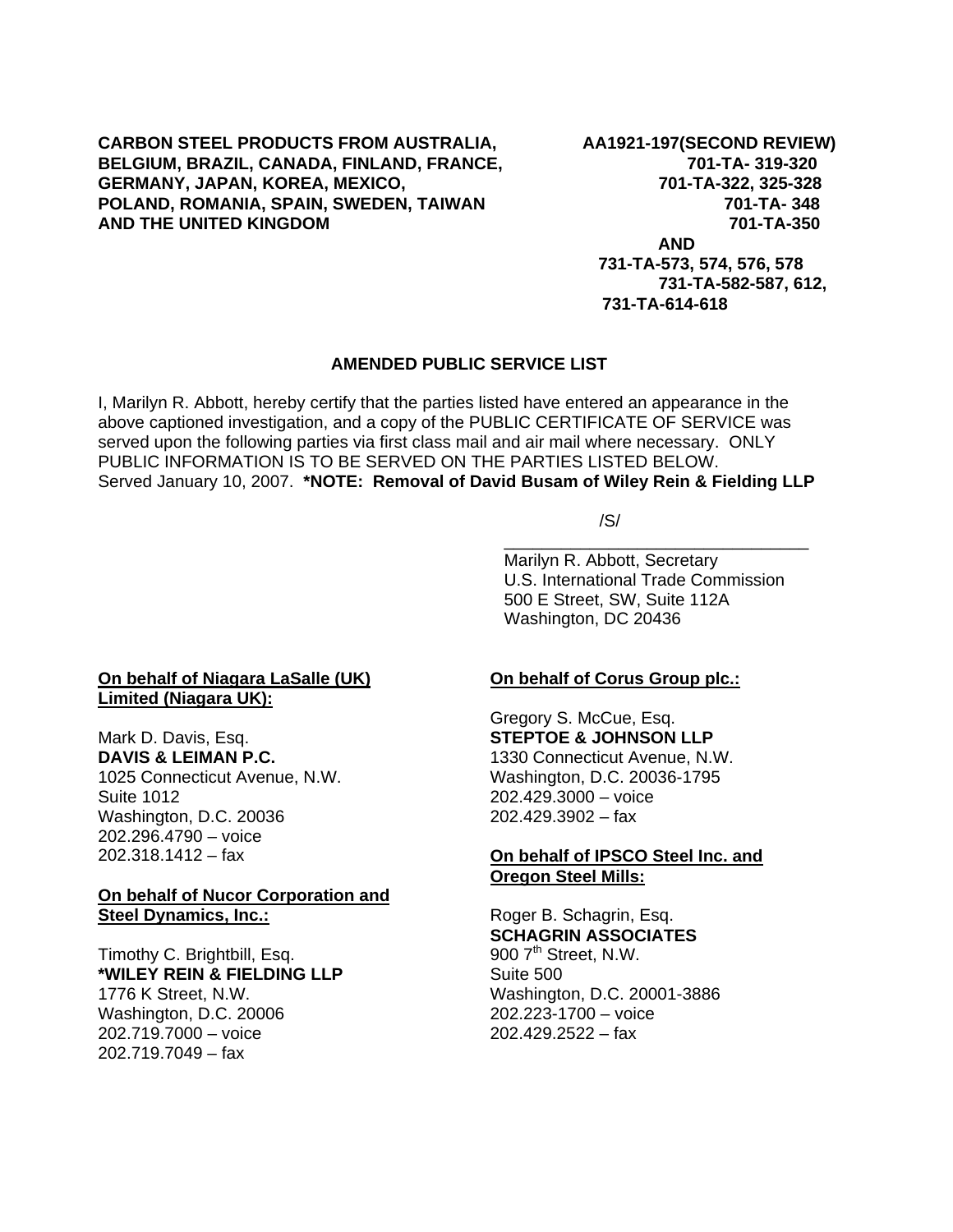**PUBLIC SERVICE LIST AA1921-197 (Second Review)** 

#### **CARBON STEEL PRODUCTS**

**On behalf of AG der Dillinger Huttenwerke, Salzgitter AG Stahl und Technologie and ThyssenKrupp Steel AG:**

J. Kevin Horgan, Esq. **DEKIEFFER & HORGAN** Suite 800 729 15<sup>th</sup> Street, N.W. Washington, D.C. 20005 202.783.6900 – voice 202.783.6909 – fax

#### **On behalf of Dofasco Inc.:**

James R. Simoes, Esq. **HUNTON & WILLIAMS** 1900 K Street, N.W. Washington, D.C. 20006 202.955.1500 – voice 202.778.2201 – fax

#### **On behalf of Mittal Steel Galati S.A.:**

John M. Gurley, Esq. **ARENT FOX PLLC** 1050 Connecticut Avenue, N.W. Washington, D.C. 20036-5339 202.857.6000 – voice 202.857.6395 – fax

## **On behalf of ThyssenKrupp Steel AG, ThyssenKrupp Steel N.A. Inc., Salzgitter Flachstahl GmbH and ThyssenKrupp Materials N.A.:**

Gail T. Cumins, Esq. **SHARRETTS, PALEY, CARTER & BLAUVELT, P.C.** 1660 L Street, N.W. Washington, D.C. 20036 202.223.4433 – voice 202.659.3904 – fax

#### **On behalf of United States Steel Corporation:**

John J. Mangan, Esq. **SKADDEN, ARPS. SLATE, MEAGHER & FLOM LLP** 1440 New York Avenue, N.W. Washington, D.C. 20005 202.371.7000 – voice 202.393.5760 – fax

### **On behalf of BlueScope Steel Limited and BlueScope Steel Americas LLC:**

Leonard M. Shambon, Esq. **WILMER CUTLER PICKERING HALE AND DORR LLP**

1875 Pennsylvania Avenue, N.W. Washington, D.C. 20006 202.663.6000 – voice 202.663.6363 – fax

**On behalf of Mittal Steel USA Inc., Ispat-Inland and United Steel, Paper and Forestry, Rubber, Manufacturing, Energy, Allied Industrial and Service Workers International Union, AFL-CIO-CLC (USW):**

Patrick J. McDonough, Esq. **STEWART AND STEWART** 2100 M Street, N.W. Washington, D.C. 20037 202.785.4185 – voice 202.466.1286 – fax

**On behalf of Nippon Steel Corporation, JFE Steel Corp., Kobe Steel, Ltd., Sumitomo Metal Industries, Ltd. and Nisshin Steel Co., Ltd.:**

J. Christopher Wood, Esq. **GIBSON, DUNN & CRUTCHER LLP** 1050 Connecticut Avenue, N.W. Washington, D.C. 20036-5306 202.955.8500 – voice 202.467.0539 – fax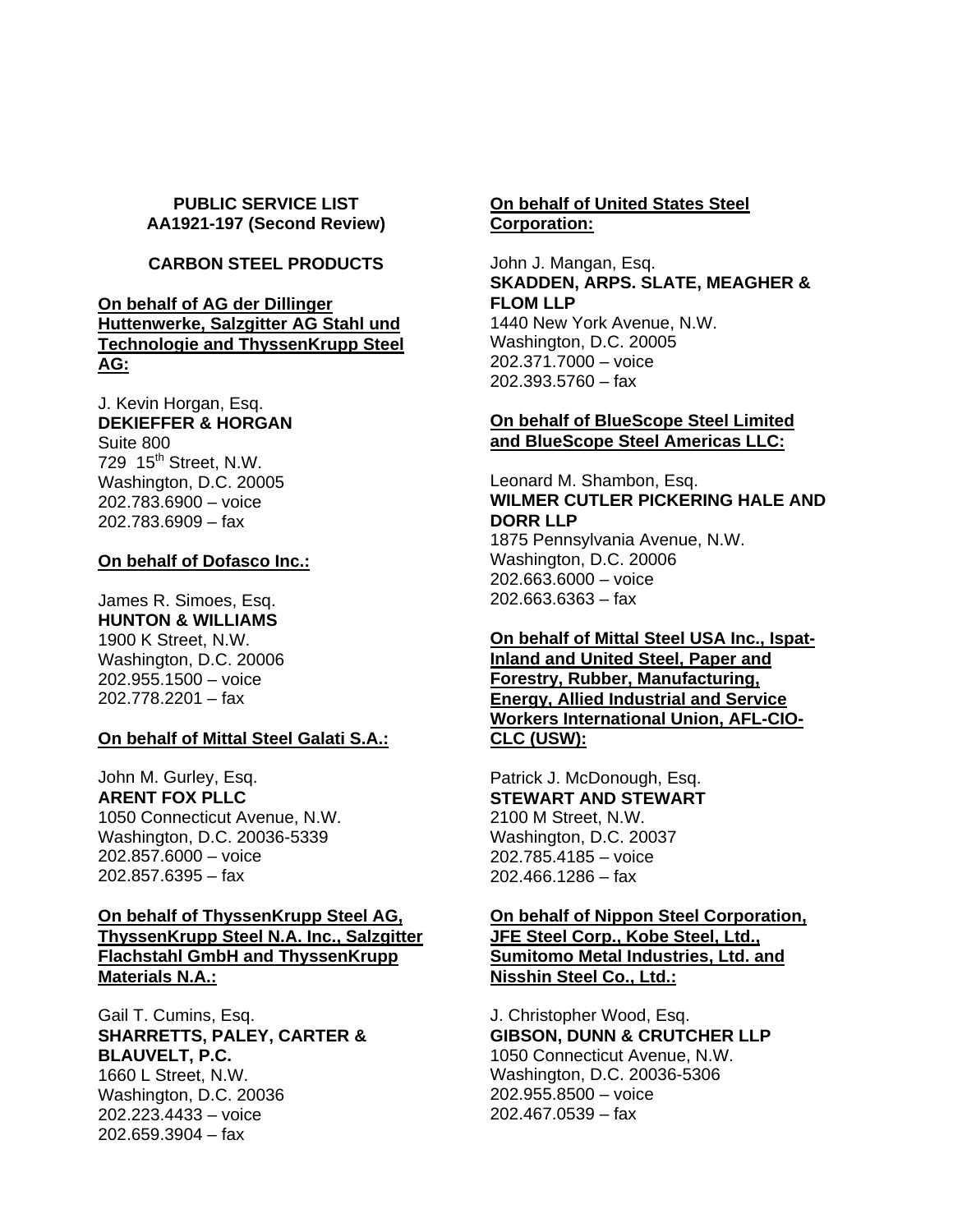## **PUBLIC SERVICE LIST AA1921-197 (Second Review) CARBON STEEL PRODUCTS**

## **On behalf of Duferco Coating SA and Sorral S.A., Duferco Steel, Inc., Duferco Clabecq S.A., and Huta Czestochowa S.A.:**

## Walter J. Spak, Esq. **WHITE & CASE LLP** 701 13<sup>th</sup> Street, N.W. Washington, D.C. 20005 202.626.3600 – voice 202.639.9355 – fax

# **On behalf of Dongbu Steel Co., Ltd., Union Steel Manufacturing Co., Ltd., Pohang Iron and Steel Co., Ltd., and SeAH Steel Corporation:**

Donald B. Cameron, Esq. **KAYE SCHOLER LLP** The McPherson Building 901 15<sup>th</sup> Street, N.W. Washington, D.C. 20005 202.682.3500 – voice 202.414.0400 – fax

# **On behalf of Stelco Inc., Usinas Siderurgicas de Minas Gerais SA and Companhia Siderurgica Paulista:**

Christopher Dunn, Esq. **VINSON & ELKINS LLP** The Willard Office Building 1455 Pennsylvania Avenue, N.W. Suite 600 Washington, D.C. 20004-1008 202.639.6500 – voice 202.639.6604 – fax

## **On behalf of Altos Hornos de Mexico S.A. de C.V.:**

Kenneth J. Pierce, Esq. **VINSON & ELKINS LLP** 

## **On behalf of Sollac Atlantique and Sollac Lorraine, Arcelor FCS Commercial, Arcelor International America, LLC, Stahlwerke Bremen, Eko Stahl Gmbh, Industeel Belgium and Industeel USA, LLC:**

Ryan A.T. Trapani, Esq. **SHEARMAN & STERLING LLP** 801 Pennsylvania Avenue, N.W. Washington, D.C. 20004-2604 202.508.8000 – voice 202.508.8100 – fax

# **On behalf of UK Steel on behalf of Sparta UK Ltd. and Celsa Steel Ltd.:**

Alexander W. Sierck, Esq. **CAMERON & HORNBOSTEL LLP** 818 Connecticut Avenue, N.W. Washington, D.C. 20006-2722 202.293.4690 – voice 202.293.1877 – fax

## **On behalf of Motor & Equipment Manufacturers Association (MEMA), and its three market segment associations; Automotive Aftermarket Suppliers Association (AASA), Heavy Duty Manufacturers Association (HDMA), and Original Equipment Suppliers Association (HDMA):**

Ann Wilson, Vice President Motor & Equipment Manufacturers **Association** 1225 New York Avenue, NW, #300 Washington, D.C. 20005 202.393.6362 – voice 202.737.3742 – fax